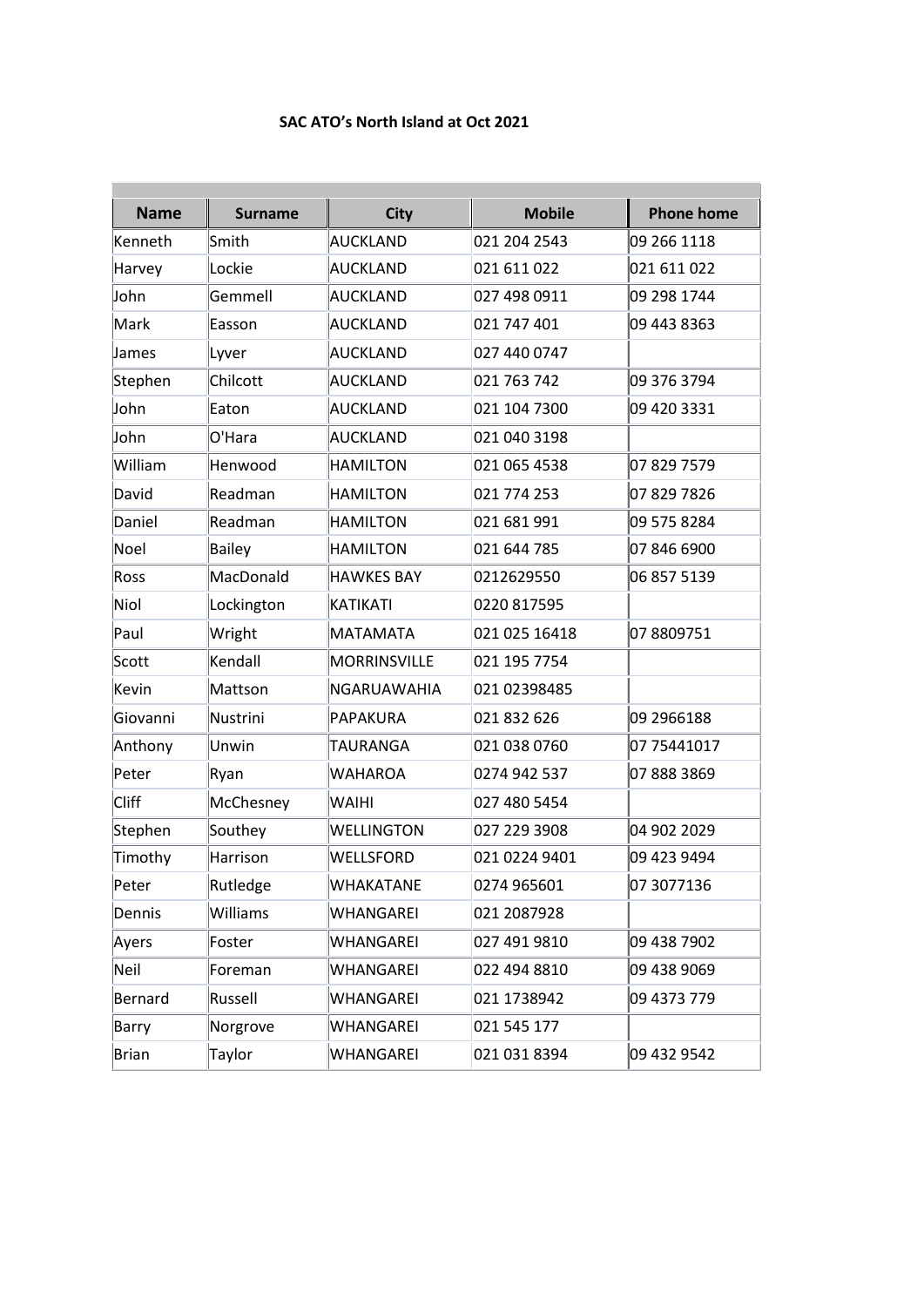## **All SAC Instructors North Island at Oct 2021**

| <b>Name</b>   | <b>Surname</b> | <b>City</b>         | <b>Mobile</b> | <b>Phone home</b> |
|---------------|----------------|---------------------|---------------|-------------------|
| David         | Morrow         | <b>ALEXANDRA</b>    | 027 420 7883  | 0226013779        |
| Martin        | Watson         | <b>ASHURST</b>      | 027 684 0044  |                   |
| Philip        | Southerden     | AUCKLAND            | 021 459 717   | 09 479 2363       |
| <b>Marcus</b> | Khal           | <b>AUCKLAND</b>     | 021 222 6060  | 09 373 4443       |
| Bryn          | Lockie         | <b>AUCKLAND</b>     | 021 681 900   | 09 426 2287       |
| Duane         | Keenan         | <b>AUCKLAND</b>     | 021 905 847   |                   |
| John          | Gemmell        | <b>AUCKLAND</b>     | 027 498 0911  | 09 298 1744       |
| Mark          | Easson         | <b>AUCKLAND</b>     | 021 747 401   | 09 443 8363       |
| James         | Lyver          | <b>AUCKLAND</b>     | 027 440 0747  |                   |
| Stephen       | Chilcott       | <b>AUCKLAND</b>     | 021 763 742   | 09 376 3794       |
| Stephen       | Urlich         | <b>AUCKLAND</b>     | 021 203 7010  | 09 4795547        |
| John          | Eaton          | <b>AUCKLAND</b>     | 021 104 7300  | 09 420 3331       |
| John          | O'Hara         | <b>AUCKLAND</b>     | 021 040 3198  |                   |
| Vincent       | Gardner        | <b>BALCLUTHA</b>    | 027 825 8025  |                   |
| Anton         | Meier          | <b>CAMBRIDGE</b>    | 021 289 5999  | 07 8295 774       |
| Rainer        | Kunnemeyer     | <b>HAMILTON</b>     | 021 910 185   | 07 981 1010       |
| William       | Henwood        | <b>HAMILTON</b>     | 021 065 4538  | 07 829 7579       |
| Philip        | Lawton         | <b>HAMILTON</b>     | 021 340308    | 07 859 1096       |
| David         | Readman        | <b>HAMILTON</b>     | 021 774 253   | 07 829 7826       |
| Daniel        | Readman        | <b>HAMILTON</b>     | 021 681 991   | 09 575 8284       |
| John          | Parker         | <b>HAMILTON</b>     | 027 274 6955  | 07 850 4402       |
| Peter         | Karl           | <b>HAMILTON</b>     | 021 823 689   | 078236892         |
| Noel          | Bailey         | <b>HAMILTON</b>     | 021 644 785   | 07 846 6900       |
| Ross          | MacDonald      | <b>HAWKES BAY</b>   | 0212629550    | 06 857 5139       |
| Simon         | Lockie         | <b>HELENSVILLE</b>  | 021 354458    |                   |
| Michael       | Crymble        | <b>KAITAIA</b>      | 022 617 8778  |                   |
| Niol          | Lockington     | <b>KATIKATI</b>     | 0220 817595   |                   |
| Murray        | Hargreaves     | <b>MANGATUROTO</b>  | 021 2815551   | 09 4318325        |
| Graeme        | Styles         | <b>MANUKAU CITY</b> | 021 022 59991 | 09 267 6503       |
| John          | <b>Shakes</b>  | <b>MASTERTON</b>    |               | 06 378 6875       |
| Paul          | Wright         | <b>MATAMATA</b>     | 021 025 16418 | 078809751         |
| Scott         | Kendall        | <b>MORRINSVILLE</b> | 021 195 7754  |                   |
| Joseph        | Davis          | MT MAUNGANUI        | 021 041 7208  | 07 575 7194       |